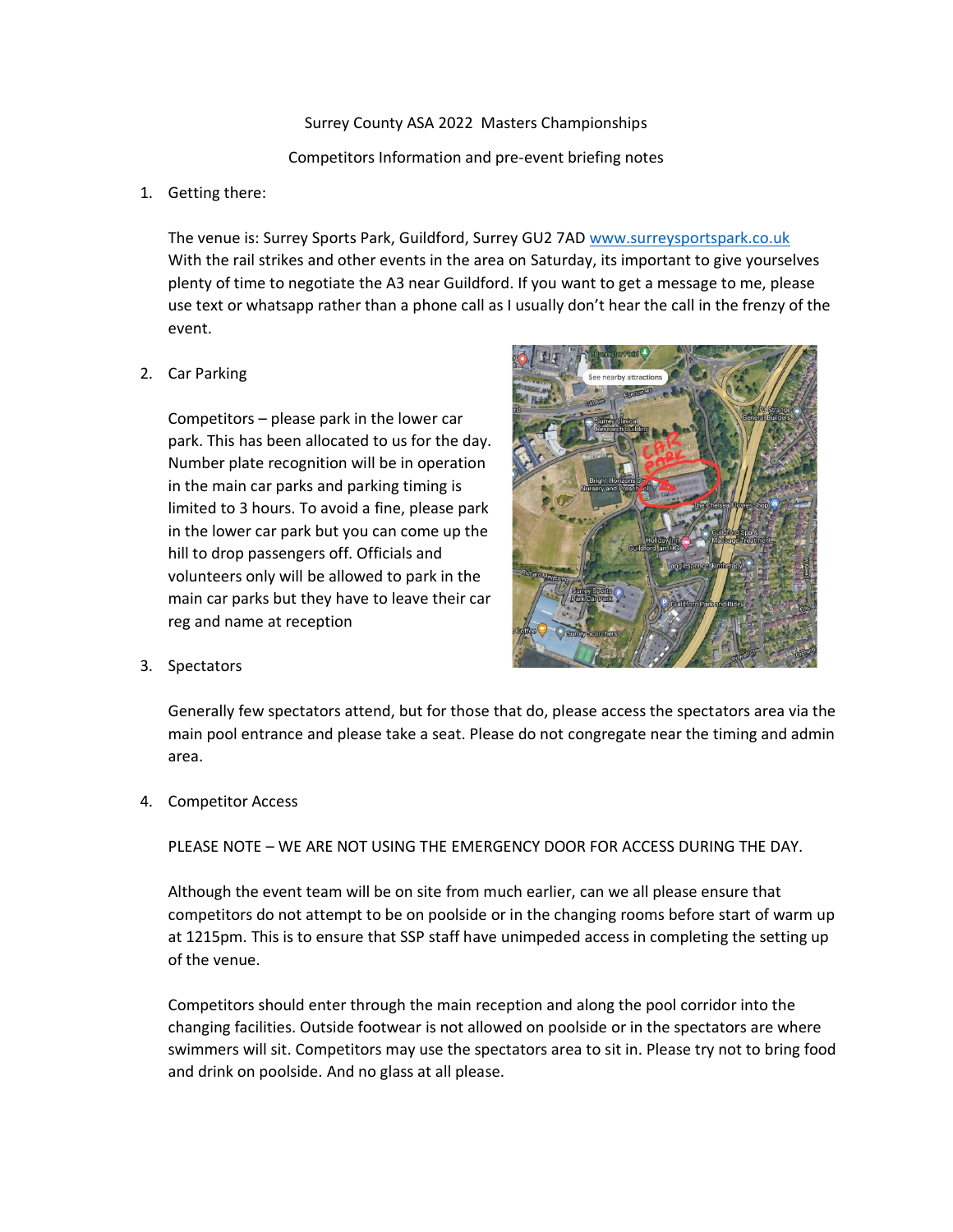Swimmers, please shower on your first entrance into the pool. SSP staff can be particular about showering and I want to avoid any hassle with swimmers being asked to shower (again) after they have warmed up.



 $\bigcirc$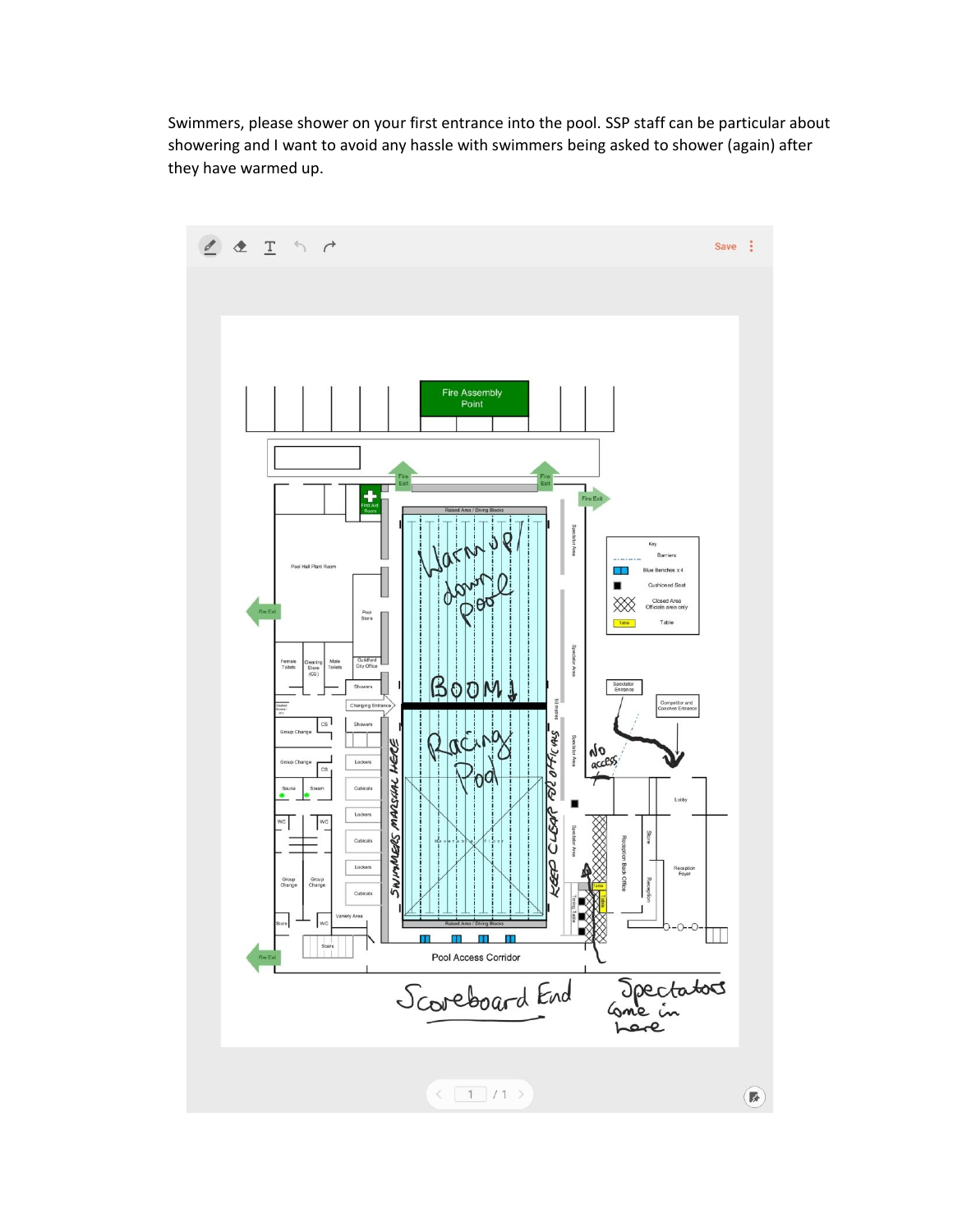5. Session Timings have been revised for sessions 2 and 3 due to entry levels.

 $1<sup>ST</sup>$  Warm Up 12:15, 1<sup>st</sup> session to start 1300.

2<sup>nd</sup> session start 1540

3 rd session start 1805, end 1945

6. Event Programme

The meet programme will be available for download from the website in advance of the meet. We are not printing and selling hard copies. All events are pre-seeded. If we have a no-show we have an empty lane. In the event of an entry having been missed, we can usually work some kind of trick with support of Officials.

Start lists will be taped to the wall on the changing room side of the pool.

The event will be published on the Meet Mobile App.

7. Warm Ups

The  $2^{nd}$  half of the pool is available for warm-up and warm-down while racing is ongoing, but please ensure you respect the need for quiet at the start of events.

8. Marshalling

We do not marshal swimmers as in age groups events. Swimmers "self-marshal". Heat 1 will be at the blocks with next heat behind the timekeepers. Other heats line up at the changing room side keeping access clear for the judges. For the 25m races starting on the boom, please marshal at the changing room side only and can we only have one heat on the beam at once please.

9. Racing Information

All races end at the scoreboard end so 25m races will start on the boom. Starting equipment will be moved as close as possible to the boom for 25m races but we have got by just fine in previous years with it at half way.

Please try to keep clear of the poolside area in front of the timing desk. This is swarming with Officials and Volunteers none of whom want an early bath caused by swimmers pushing past. Please head for the start by walking around via the changing room side.

We will conduct "over the top" starts where possible to maintain flow on what is likely to be a busy day.

Results will be taped on the wall by the admin area.

10. Relays

Relay names should be given to the admin desk by the end of session 1 for session 2 relays, and at the end of session 2 for session 3 relays. We do not worry what order is swum.

Only one heat, ie 2 swimmers per team, should be on the boom at any time.